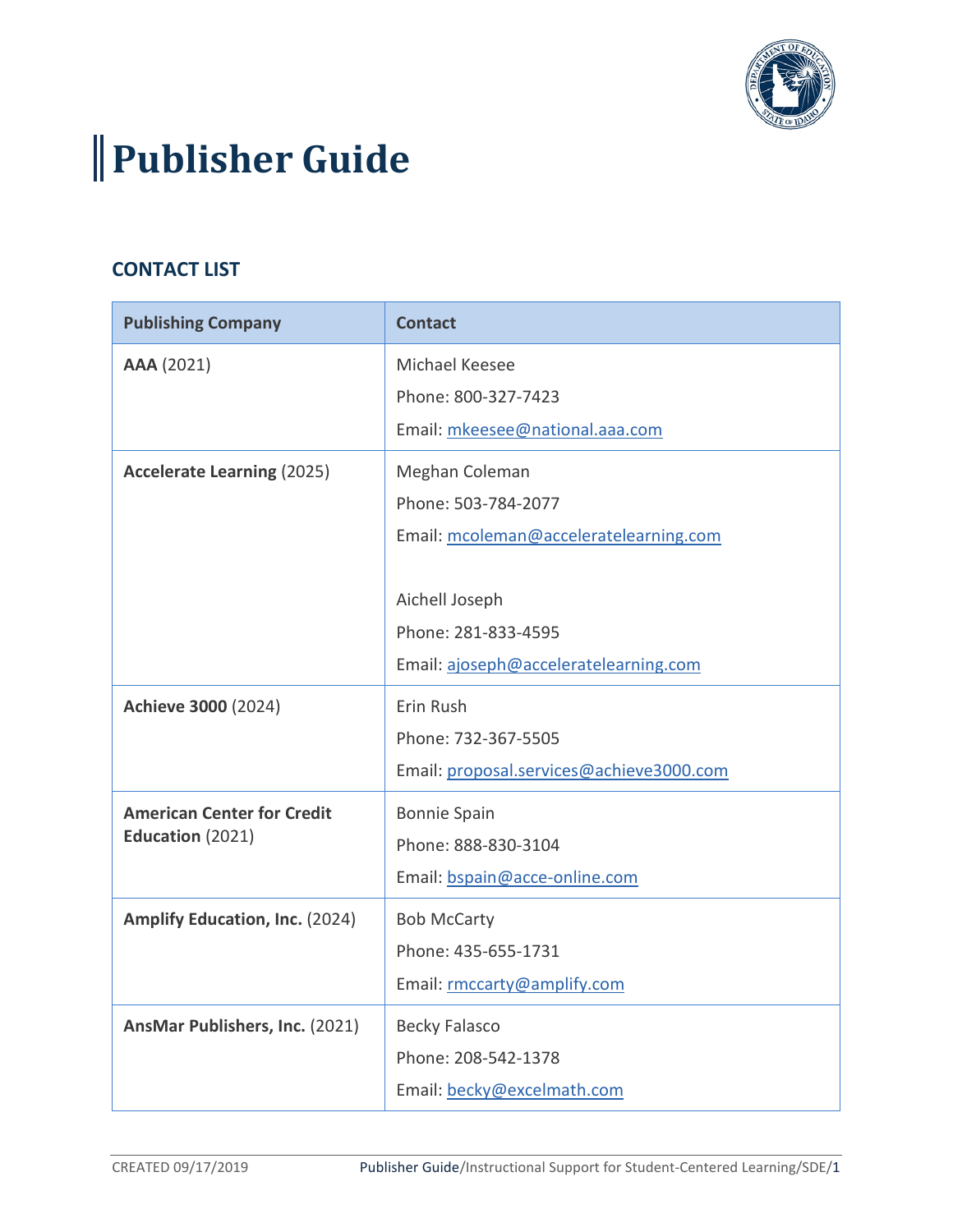| <b>Publishing Company</b>                                  | <b>Contact</b>                                                                                                                                                           |
|------------------------------------------------------------|--------------------------------------------------------------------------------------------------------------------------------------------------------------------------|
| <b>Battaglia Publishing Company</b><br>(2023)              | Stephen Battaglia<br>Phone: 760-772-6117<br>Email: mcsymphony5@aol.com                                                                                                   |
| B.E. Publishing (2024)                                     | LaFaith Washington<br>Phone: 888-781-6921 ext 325<br>Email: lafaith@bepublishing.com                                                                                     |
| <b>Bedford, Freeman &amp; Worth</b><br>Publishing (2024)   | Johnna Reitz<br>Phone: 206-524-1269<br>Email: jreitz@bfwpub.com                                                                                                          |
| Big Ideas Learning, LLC (2021)                             | Shalini Ignatenkov<br>Phone: 800-543-0487 x 11597<br>Email: shalini.ignatenkov@cengage.com<br>Chris King<br>Phone: 800-543-0487 x 11571<br>Email: chris.king@cengage.com |
| <b>Carnegie Learning (2021)</b>                            | Lynn Harris<br>888-851-7094 x413<br>Iharris@carnegielearning.com<br><b>Emily Simko</b><br>888-851-7094 x172<br>esimko@carnegielearning.com                               |
| <b>Carolina Biological Supply</b><br><b>Company (2025)</b> | Atiya Merchant<br>Phone: 336-263-6930<br>Email: atiya.merchant@carolina.com                                                                                              |
| <b>CDX Auto (2021)</b>                                     | Magi Khoo<br>Phone: 415-610-9887<br>Email: mkhoo@cdxauto.com                                                                                                             |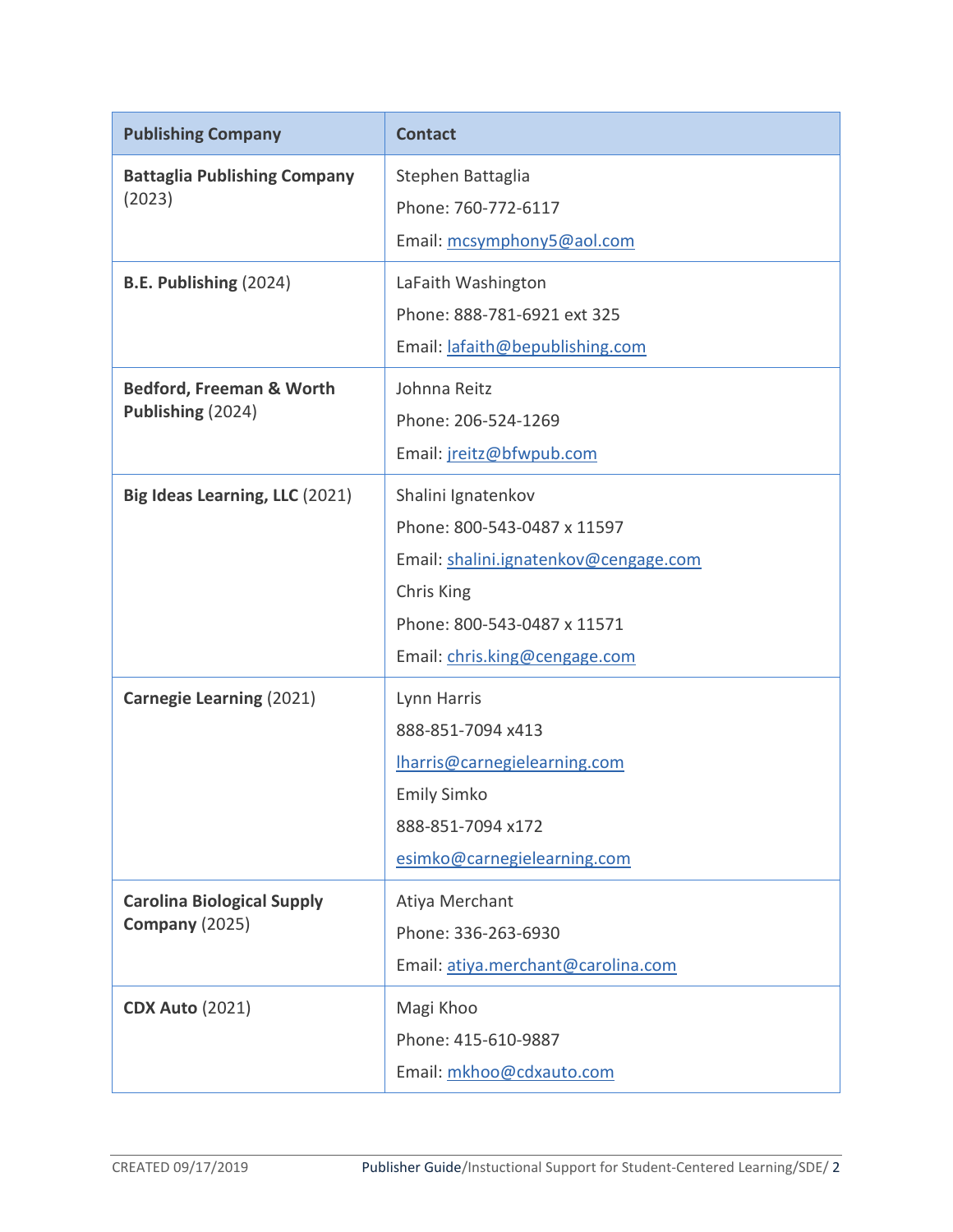| <b>Publishing Company</b>             | <b>Contact</b>                         |
|---------------------------------------|----------------------------------------|
| Cengage Learning (2024)               | Will Iverson                           |
|                                       | Phone: 435-214-6960                    |
|                                       | Email: wilford.iverson@cengage.com     |
|                                       | Shalini Ignatenkov                     |
|                                       | Phone: 800-543-0487 x 11597            |
|                                       | Email: shalini.ignatenkov@cengage.com  |
|                                       | Chris King                             |
|                                       | Phone: 800-543-0487 x 11571            |
|                                       | Email: chris.king@cengage.com          |
| CEV Multimedia, Ltd. (2021)           | Mark Johnson                           |
|                                       | Phone: 800-922-9965                    |
|                                       | Email: mark.johnson@cevmultimedia.com  |
| <b>Children's Health Market, Inc.</b> | <b>Barbara Burditt</b>                 |
| (2022)                                | Phone: 800-782-7077                    |
|                                       | Email: Barbara@TheGreatBodyShop.net    |
| <b>Code.org (2025)</b>                | Jennifer Caprile                       |
|                                       | Phone: 208-342-0207                    |
|                                       | Email: jennifer.caprile@idla.k12.id.us |
| CompuScholar (2024)                   | Chris Yust                             |
|                                       | Phone: 866-604-2357                    |
|                                       | Email: chris.yust@compuscholar.com     |
| <b>CPM Educational Program</b>        | <b>Christine Mikles</b>                |
| (2021)                                | Phone: 888-808-4276                    |
|                                       | Email: mikles@cpm.org                  |
| <b>Curriculum Associates (2021)</b>   | Craig Pritchard                        |
|                                       | Phone: 801-717-0739                    |
|                                       | Email: cpritchard@cainc.com            |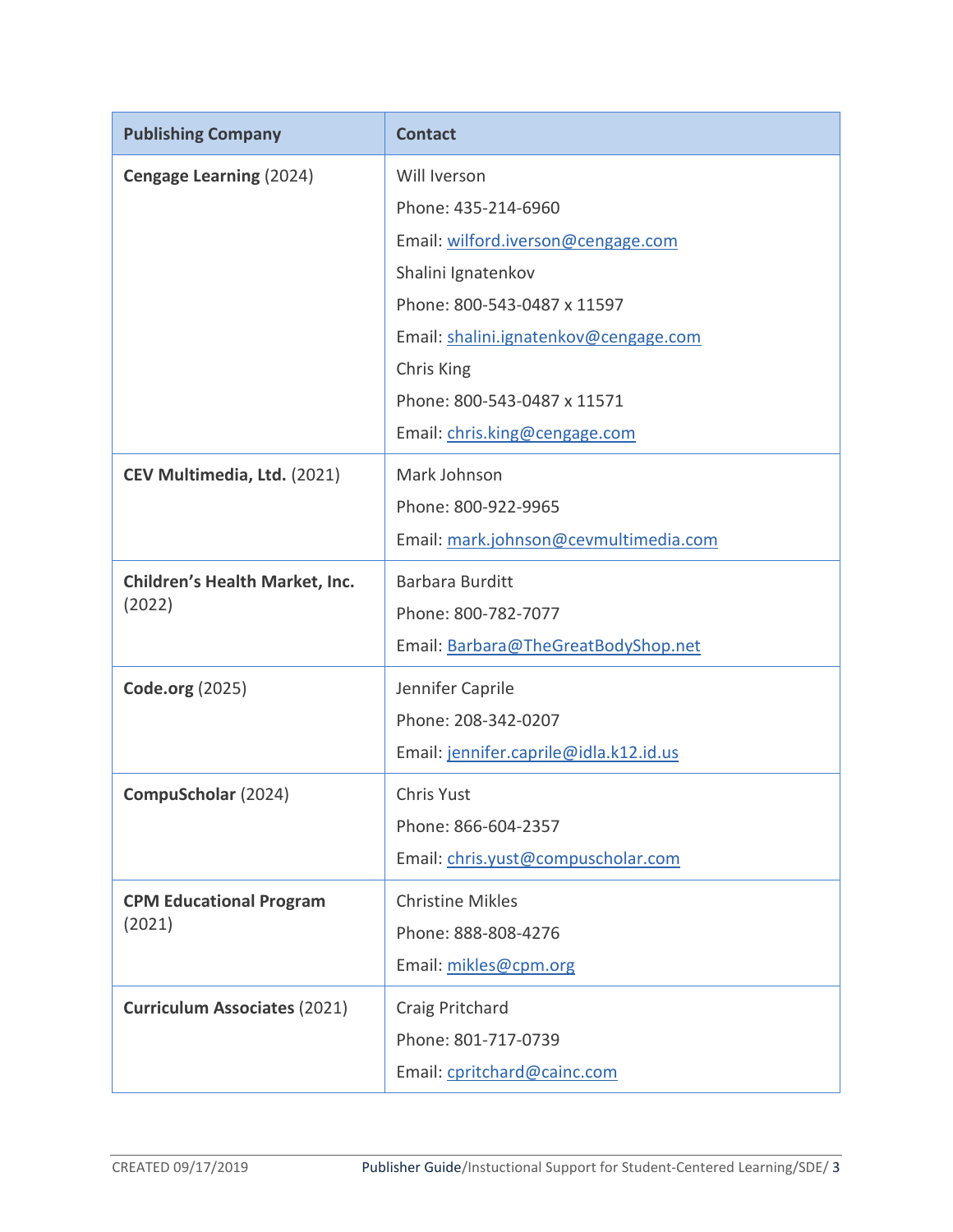| <b>Publishing Company</b>                        | <b>Contact</b>                                                                          |
|--------------------------------------------------|-----------------------------------------------------------------------------------------|
| Discovery Education, Inc. (2021)                 | Sara King<br>Phone: 312-613-1929<br>Email: Sara King@Discovery.com                      |
| <b>Educurious Partners (2025)</b>                | Jane Chadsey<br>Phone: 206-402-4489<br>Email: JChadsey@educurious.org                   |
| <b>EMC Publishing, LLC (2025)</b>                | Dan Hunt<br>Phone: (208) 596-2389 / (412) 676-6621<br>Email: dhunt@carnegielearning.com |
| <b>Empowering Writers, LLC (2024)</b>            | <b>April Dykes</b><br>Phone: 203-343-5464<br>Email: adykes@empoweringwriters.com        |
| <b>Explore Learning (2021)</b>                   | James Watson<br>Phone: 866-882-4141 ext 300<br>Email: james.watson@explorelearning.com  |
| <b>FA Davis (2020)</b>                           | <b>Rosalind Thompson</b><br>Phone: 1-800-523-4049 ext. 7700<br>Email: rdt@fadavis.com   |
| <b>Fitness Foundations Curriculum</b><br>(2022)  | Kristi Lund<br>Phone: 208-989-4596<br>Email: fitnessfoundationsllc@gmail.com            |
| <b>Goodheart-Willcox Company,</b><br>Inc. (2023) | Gail Worthman<br>Phone: 800.323.0440, ext. 328<br>Email: gworthman@g-w.com              |
| Great Minds (2024)                               | Stephanie Lundin<br>Phone: 503-866-2406<br>Email: stephanie.lundin@greatminds.org       |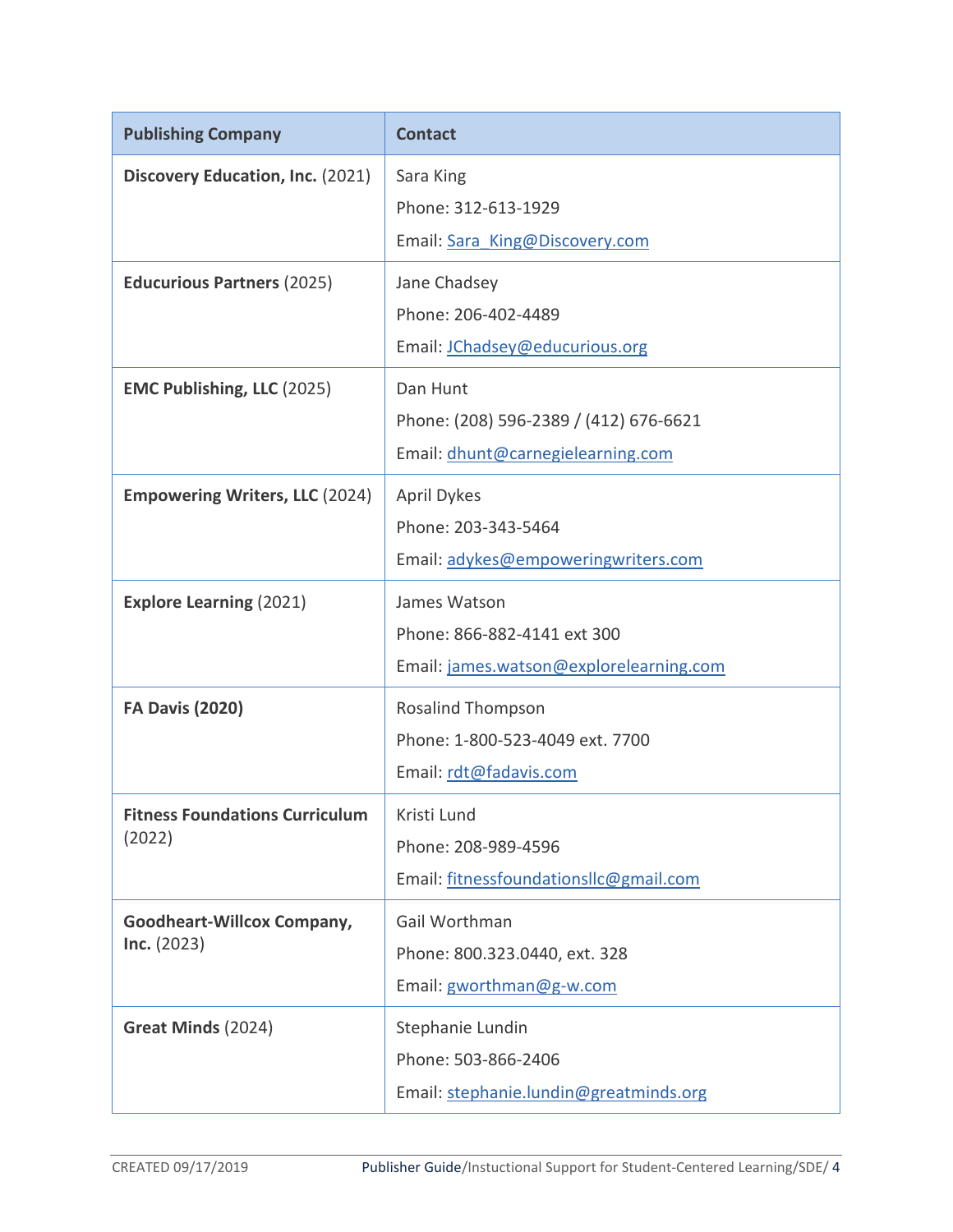| <b>Publishing Company</b>                                                         | <b>Contact</b>                                                                               |
|-----------------------------------------------------------------------------------|----------------------------------------------------------------------------------------------|
| <b>Horace Danner-Occoquan</b><br><b>Books (2019)</b>                              | Ronald Evry<br>Phone: 703-490-1534<br>Email: revry@panix.com                                 |
| <b>Houghton Mifflin Harcourt</b><br>Publishing Co. (2025)                         | Joyce Sutter<br>Phone: 208-914-3710<br>Email: joyce.sutter@hmhco.com                         |
| <b>Houghton Mifflin Harcourt</b><br><b>Intervention Solutions Group</b><br>(2021) | <b>Tammy Searles</b><br>Phone: 208-365-8021<br>Email: Tammy.Searles@hmhco.com                |
| IXL Learning, Inc. (2024)                                                         | <b>Chad Reisfelt</b><br>Phone: 855-255-8800<br>Email: chadr@ixl.com                          |
| JustLearn (2025)                                                                  | <b>Chad Reisfelt</b><br>Phone: 813-770-9616<br>Email: djimo@justlearn.io                     |
| The Lampo Group/Dave Ramsey<br>(2020)                                             | Christy Richardson<br>Phone: 888-227-3223 x 5259<br>Email: christy.richardson@daveramsey.com |
| Learning.com (2024)                                                               | Jessica Lasher<br>Phone: 800-580-4640<br>Email: jlasher@learning.com                         |
| Learning A-Z $(2024)$                                                             | Lori Todd<br>Phone: 520-232-5075<br>Email: Lori.Todd@learninga-z.com                         |
| Learning A-Z: Science (2025)                                                      | Bryan Endreson<br>Phone: 866-889-3729, Ext 5107<br>Email: bryan.endreson@learninga-z.com     |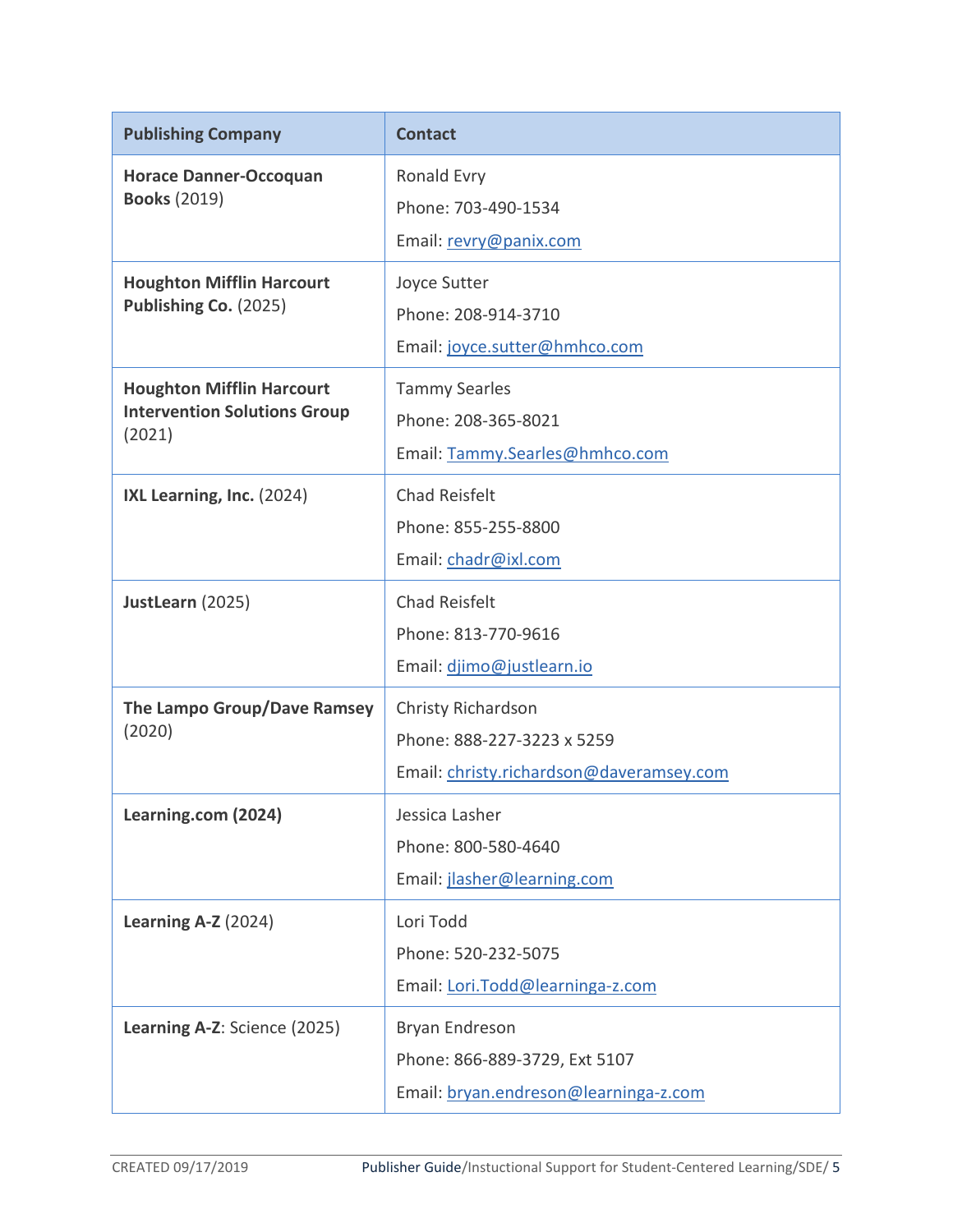| <b>Publishing Company</b>            | <b>Contact</b>                                                               |
|--------------------------------------|------------------------------------------------------------------------------|
| <b>Learning Without Tears (2024)</b> | Kaela Smith<br>Phone: 888-952-4968<br>Email: kaela.smith@lwtears.com         |
| <b>McGraw-Hill Education (2025)</b>  | Craig Osborne<br>Phone: 619-616-1731<br>Email: craig.osborne@mheducation.com |
| Nardagani (2024)                     | Lauri Maher<br>Phone: 208-659-8595<br>Email: Lmaher930@gmail.com             |
| No More Tears (2021)                 | Jay Erickson<br>Phone: 626-390-6242<br>Email: Jay.erickson@hwtears.com       |
| <b>ORIGO Education (2021)</b>        | <b>Bruce Irla</b><br>Phone: 360-990-7700<br>Email: b irla@origomath.com      |
| PASCO scientific (2025)              | Raulito Lagrosa<br>Phone: (800) 772-8700 ext. 8361<br>Email: sales@pasco.com |
| <b>Pearson Education Inc. (2023)</b> | Jeff Engelbert<br>Phone: 208-252-0863<br>Email: jeff.engelbert@pearson.com   |
| <b>Pearson Prentice Hall (2021)</b>  | Jeff Engelbert<br>Phone: 208-252-0863<br>Email: jeff.engelbert@pearson.com   |
| Project Lead the Way (2025)          | Logan LeCompte<br>Phone: (208) 629-7221<br>Email: <b>llecompte@pltw.org</b>  |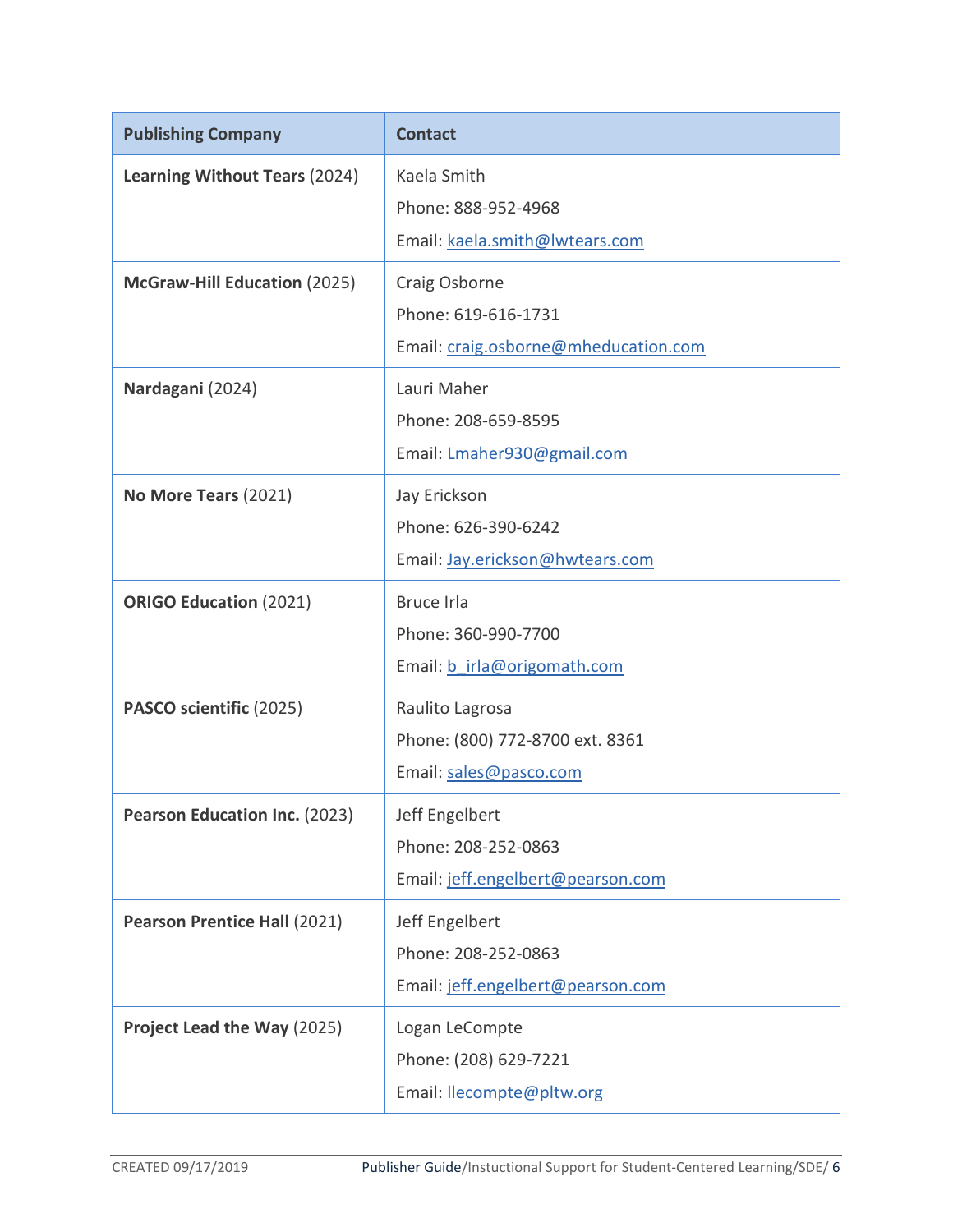| <b>Publishing Company</b>                    | <b>Contact</b>                                                                                                                      |
|----------------------------------------------|-------------------------------------------------------------------------------------------------------------------------------------|
| <b>Really Great Reading (2024)</b>           | <b>Scott DeSimone</b><br>Phone: 866-401-READ (7323)<br>Email: info@reallygreatreading.com                                           |
| <b>SMc Curriculum (2021)</b>                 | Shannon McCaw<br>Phone: 800-708-5259<br>Email: mccaws@smccurriculum.com                                                             |
| <b>Studies Weekly (2023)</b>                 | <b>Shane Wiser</b><br>Phone: 866-311-8734<br>Email: shane.wiser@studiesweekly.com                                                   |
| <b>Tanglewood Publishing (2023)</b>          | Meegan Morgan<br>Phone: 812-877-9488<br>Email: meegan@tanglewoodbooks.com                                                           |
| Vista Higher Learning (2023)                 | Melissa Kelley<br>Phone: 617-368-3643<br>Email: mkelley@vistahigherlearning.com                                                     |
| <b>Walch Education (2021)</b>                | Mary Donlan<br>(800) 558-2846 x2544<br>Email: mdonlan@walch.com<br>Gail Raymond<br>Phone: 800 341-6094<br>Email: graymond@walch.com |
| <b>WHHS Education (Sinolingua)</b><br>(2023) | Xiao Yu<br>Phone: 864-508-2153<br>Email: xiaoyu@bellsouth.net                                                                       |
| Zaner-Bloser, Inc. (2024)                    | Christopher Scullin<br>Toll Free: 800-421-3018<br>Email: christopher.scullin@zaner-bloser.com                                       |